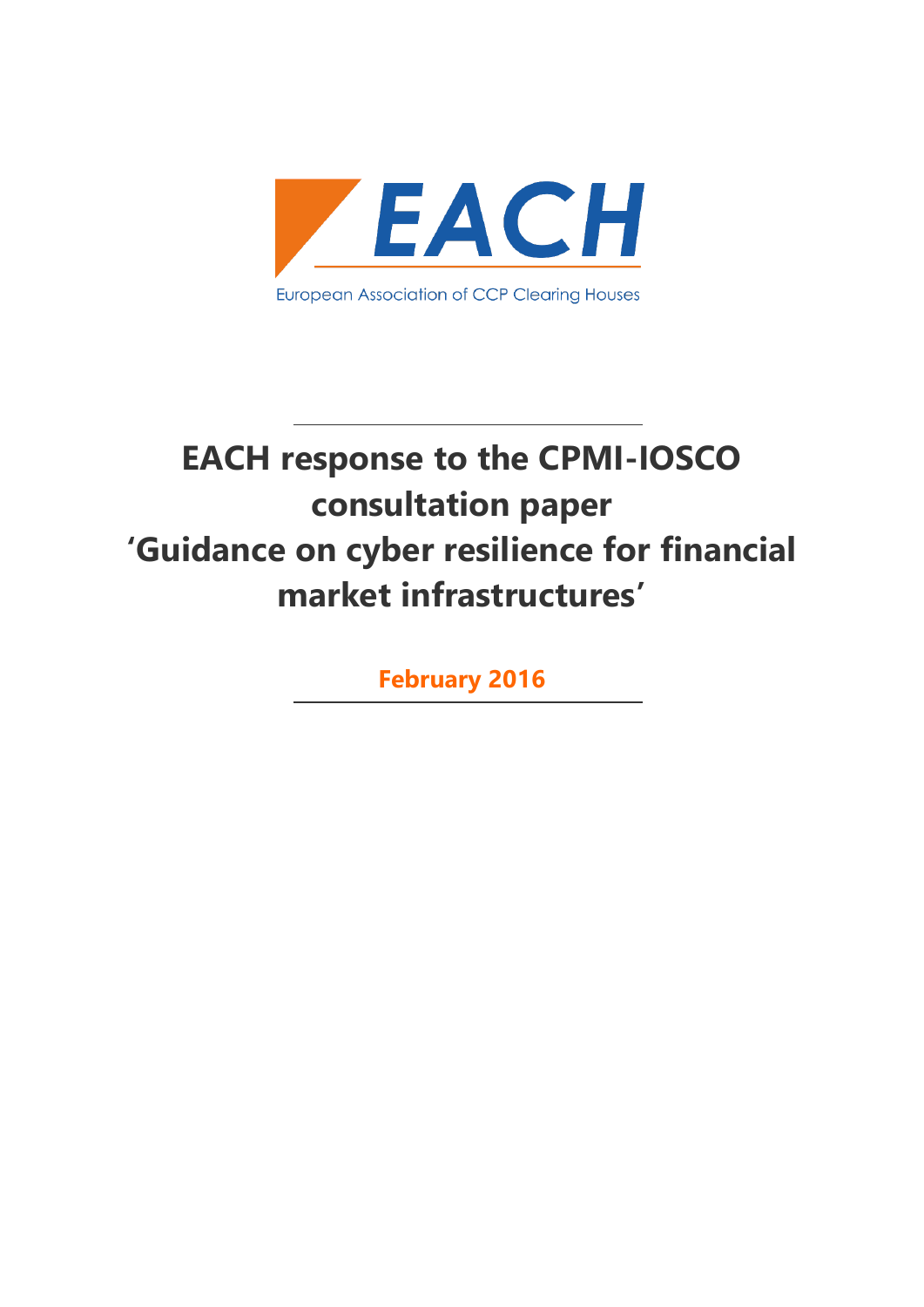# **EACH response - CPMI-IOSCO consultation paper 'Guidance on cyber resilience for financial market infrastructures'– February 2016**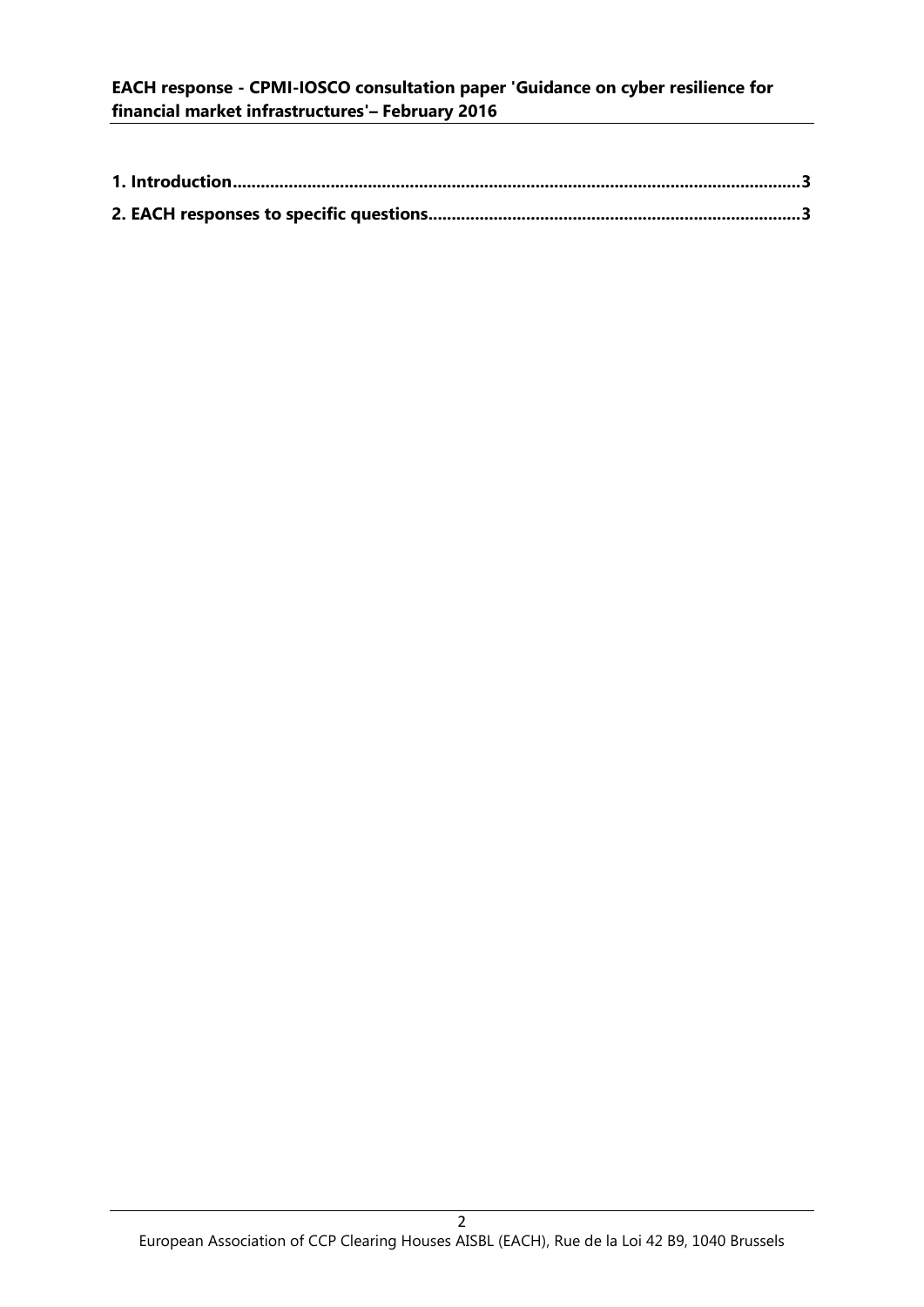## <span id="page-2-0"></span>**1. Introduction**

The European Association of CCP Clearing Houses (EACH) represents the interests of Central Counterparties Clearing Houses (CCPs) in Europe since 1992. EACH currently has 20 members from 16 different European countries and is registered in the European Union Transparency Register with number 36897011311-96.

EACH appreciates the opportunity to provide feedback to the draft CPMI-IOSCO guideline on cybersecurity for financial institutions. **We particularly welcome the principles-based nature of the draft guidance and agree with CPMI-IOSCO that the dynamic nature of cyber threats requires evolving methods to mitigate these threats.** We also concur with the view that requiring specific measures today may quickly become ineffective in the future. We, therefore, recommend that the **provisions be 'goal-oriented' in order to be applied in proportion to the level of risk** generated by the nature of an FMI's activity and size.

While we generally welcome the guidance proposed, below we include a list of suggestions based on the experience of EACH member CCPs that we hope will be useful to CPMI-IOSCO in finalising this work.

# <span id="page-2-1"></span>**2. EACH responses to specific questions**

## **2.1 Introduction (Section 1 in the guidelines)**

#### **2.1.1 Cyber risks are unique (1.1.3)**

In our view, these are not the only source of threats. While some attacks can be attributed to individuals, there is actually a spread of adversaries ranging from individuals searching for recognition among fellow hackers, organised groups to state-funded organisations.

#### **2.1.2 PFMI principles (1.1.4)**

Having a risk management framework (e.g. ERM) is in our view not sufficient. It has to be used across all lines of defence in a consistent manner (Principle III). A quantitative approach, recognising the relative size of affected entities, may be helpful in the comparisons between relative risks.

# **2.1.3 ICT controls (1.2.3)**

EACH members believe that ICT controls are important but not exhaustive. Process and organisational controls need to capture the linkage between IT and business functions. Process flaws can expose as much vulnerability as ICT weaknesses.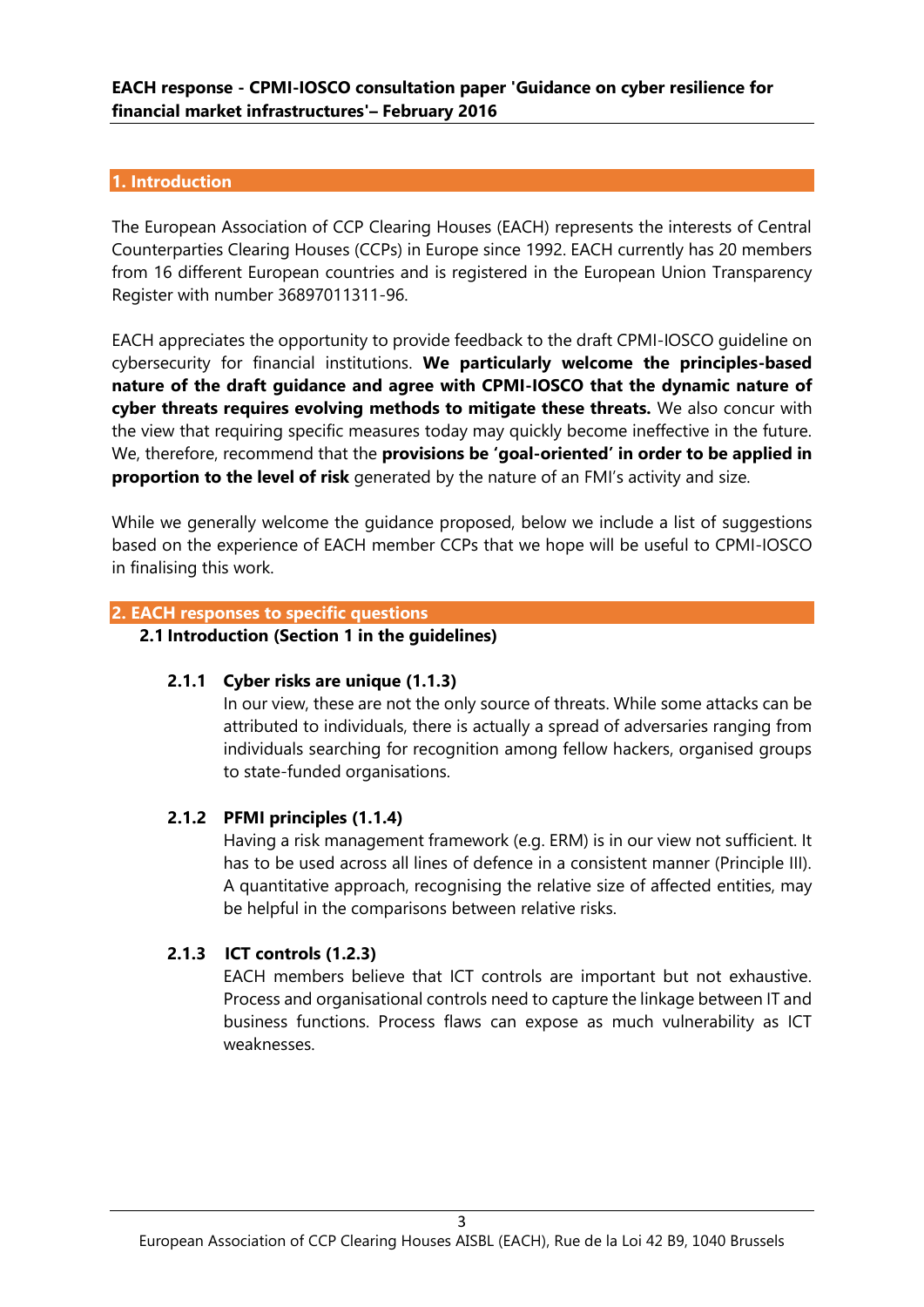# **2.2 Governance (Section 2 in the guidelines)**

# **2.2.1 Cyber resilience strategy and framework (2.2)**

EACH believes that strategy is indeed a critical area of focus for Financial Market Infrastructures' (FMIs) cyber security. Spelling out strategy and framework as specific and separate products, however, is in our view prescriptive and risks driving firms toward a tick-box approach that creates confusing and overlapping artefacts that do not tie well to tactical practice. **Recognition should be given to the different scales, business focuses, level of risk and cultures that make up FMIs and flexibility should be afforded to allow firms to meet these needs via different approaches in documentation.** Some firms will have a single 'Strategy' document that captures everything intended in a strategy and framework. Others will have reams of procedural documents that incorporate many framework elements while moving strategic elements to mission and vision statements. Still others will be able to involve the Board directly in tactical policies.

**The positive intentions of this guidance can be better met by a high-level and goal-oriented strategy which is well documented and informed.**  Policies and procedures established to execute that strategy should be documented and maintained. It is recommended that mentions of a strategy or framework be consolidated into the single term 'strategy'. We develop these points in more detail below.

# **2.2.2 Cyber resilience strategy (2.2.1)**

We believe that the cyber resilience strategy needs to be integrated in an overall strategy of operational risk management. Aligning cyber risks using an approach of proportionality allows encouraging responsible boards to arrive at a balanced, risk-aware management approach.

This means that the cyber resilience strategy has to be both holistic and adaptive to threat landscape and organisational specific values and weaknesses. More specifically, the strategy needs to value the relative size of an organization to enable a risk-balance approach.

Consequently, there should be no 'one size fits all' approach but an adaptive strategy which allows for cyber resilience to be managed proportional to risk appetite, situation and environment. This certainly requires a two-prong direction: minimum cyber resilience based on threat profile with a scalable incremental set of resilience controls to reflect lower risk appetite.

# **2.2.3 Cyber resilience framework (2.2.2)**

In addition to the points mentioned, EACH believes that a cyber resilience framework needs to recognise cultural awareness of cyber risks and usability as design principles. From experience, cyber resilience controls lose effectiveness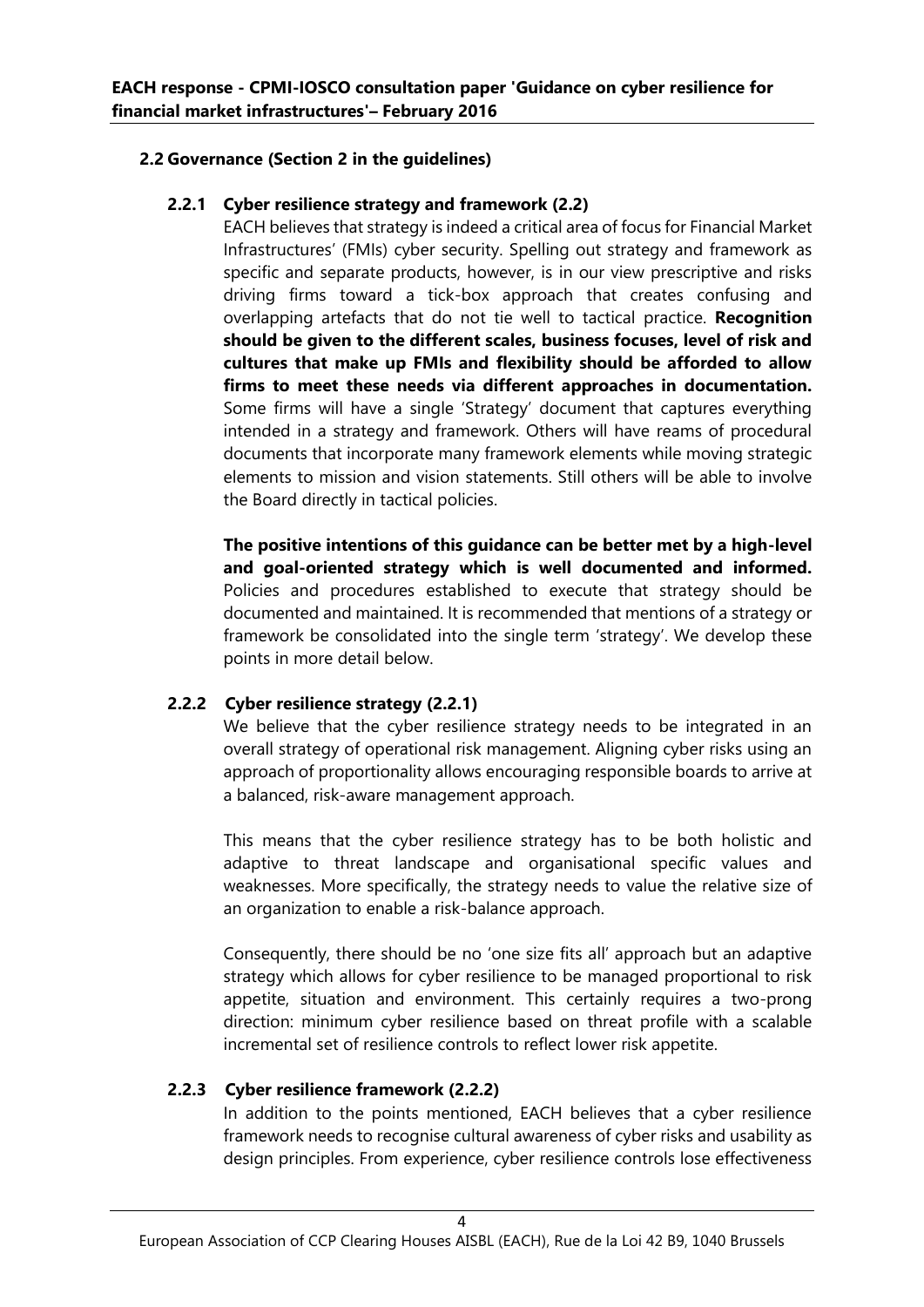if they impose too high of a burden on users specifically and organizations generically.

Moreover, EACH wonders whether it may be beneficial to put more emphasis on the close relationship between an FMI's cyber resilience framework and its information security framework, as mentioned in Principle 17 of the PFMI. Information security frameworks are usually based on ISO 2700x standards and cover areas such as the identification of information assets (mentioned in paragraph 3.2.). It is thus important that, when establishing their cyber resilience framework, FMIs seek to avoid unnecessary duplication with relevant processes related to information security management.

# **2.2.4 Enterprise risk management (2.2.4)**

EACH agrees that physical security frameworks need to be integrated, however, a human-centric approach is potentially more fit-for-purpose in addressing resilience since it recognizes an organization's staff as a critical defence component. Human-centric cyber resilience integrates facility, process, organisation and behavioural elements, thus, it is more far-reaching than only ICT and physical. Besides, cyber risks need to be managed in the operational risk grid of an enterprise wide group management.

Finally, the risk management of cyber risks needs to be aligned across all lines of defences (Business, IS/Compliance/Risk and Internal Audit).

# **2.2.5 Role of the board and senior management; Skills (2.3.3)**

We generally welcome recommendation 2.3.3 with regard to the role of the board and senior management of FMIs. It is important that Cybersecurity is considered at high-level within FMIs. We would however welcome further guidance with regard to the way in which boards and executive members might achieve the adequate skills with regard to cyber threats. Two possible options are: a) encourage Boards membership to include Directors with technology and/ or security experience; b) to give regular and adequate education to the current members of the board. We would encourage both options to be implemented in parallel.

Board and executive committee members need regular and appropriate education about cyber security trends, threats, risks and how the company can be affected. This educational work should be conducted / managed by the C(I)SO, potentially along with Group Risk and Compliance officer(s), using third party security experts if needed, and held at least yearly.

This includes regular reporting of C(I)SO roles to the board, exposing cyber risks regularly and pro-actively. In addition, C(I)SOs need to implement a strong second line of defense a real-time cyber situational awareness. They need to be empowered to enforce cyber resilience controls across ICT and business.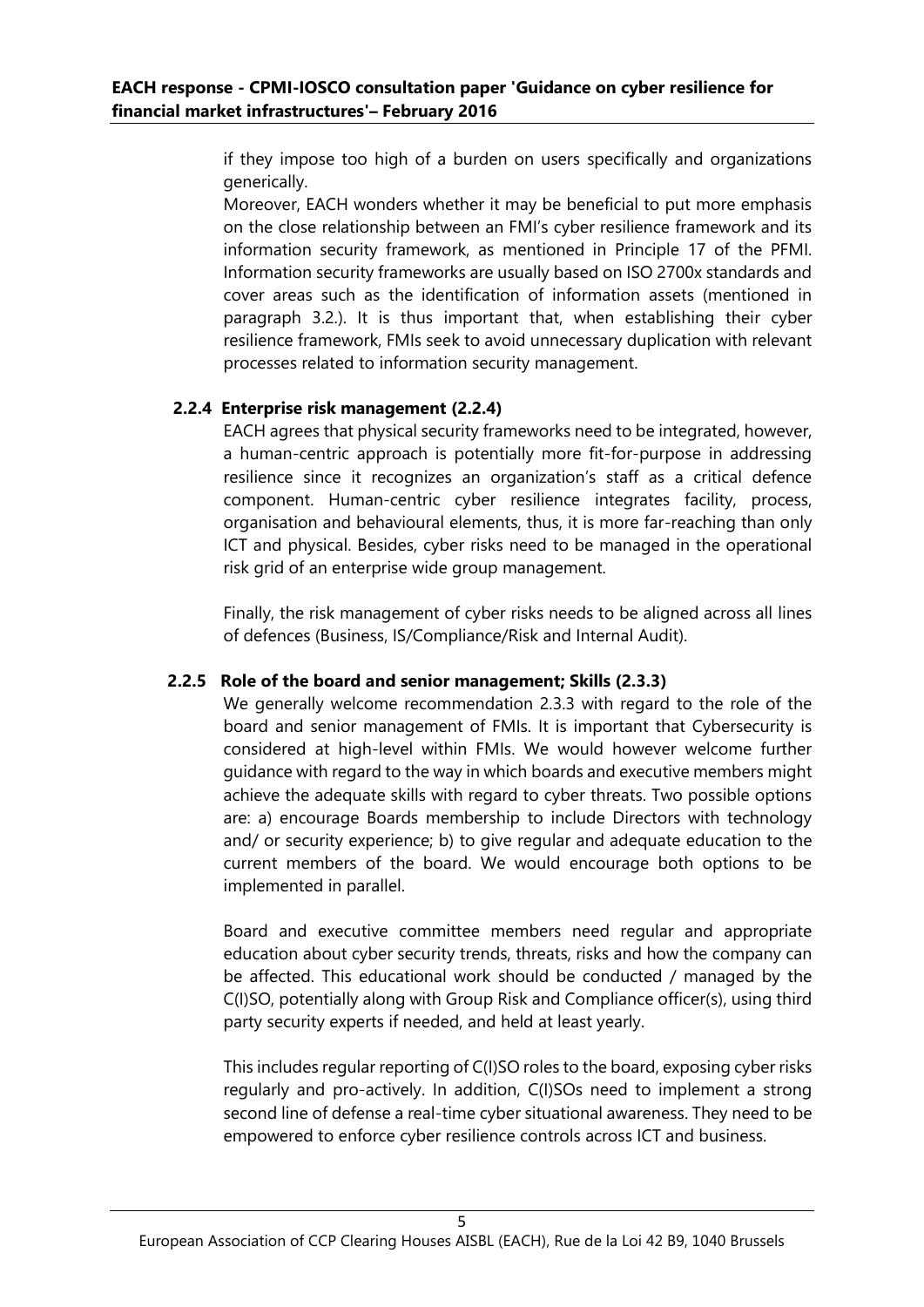C(I)SOs need to inform not only senior executives and boards but also the supervisory boards as the highest level of corporate governance. They can help to drive the proper tone from the top across all parts of the organization.

# **2.3 Identification (Section 3 in the guidelines)**

# **2.3.1 Identification and Classification (3.2)**

EACH would suggest considering threat intelligence and situational awareness in the Identification phase of security programme management. In addition to merging content and more tightly-aligning with some national initiatives<sup>1</sup> by eliminating the need for a separate Situational Awareness section, this approach also shifts the focus of the identification process from the 'keys to the castle' approach of asset discovery and classification to the 'what are they after' approach of identifying threat actors and potential vectors of attack. This is particularly important for FMIs, as much of today's industry guidance around cyber security is informed by the data theft and exfiltration events making headlines around personal and payment card data.

While other industries are right to focus Identification efforts on assets, FMIs should have a different and specific focus on availability and avoiding tamper or disruption. For FMIs, the threat of 'lobbing a grenade' is much more relevant and the choice of specific asset to target is less important than disrupting any of many interconnected links that would result in outage or instability. **To that end, we believe that identification efforts should be focused on identifying threat actors and categories, tools, and methods so defences may be properly positioned and tested**. Under this approach, governance and risk assessment fit well into the Identification section as well.

We also believe that CPMI-IOSCO should provide clearer guidance on the level of coordination required between an FMI and external stakeholders. For example, information-sharing with stakeholders may be inappropriate in certain cases, for example, where this involves the disclosure of confidential or competitively-sensitive information, and may therefore lead to additional risk exposures for the FMI.

# **2.3.2 Identification of information assets and related access (3.2.1)**

We believe that the identification and classification of critical assets is one part of a bigger equation.

Understanding threat vectors alongside critical assets helps to focus cyber resilience controls to deploy more quickly around the main drivers for attacks:

- to divert financial transactions;
- to obtain critical information;

1

<sup>&</sup>lt;sup>1</sup> US Cyber Security Framework developed by the US National Institute of Standards and Technology (NIST).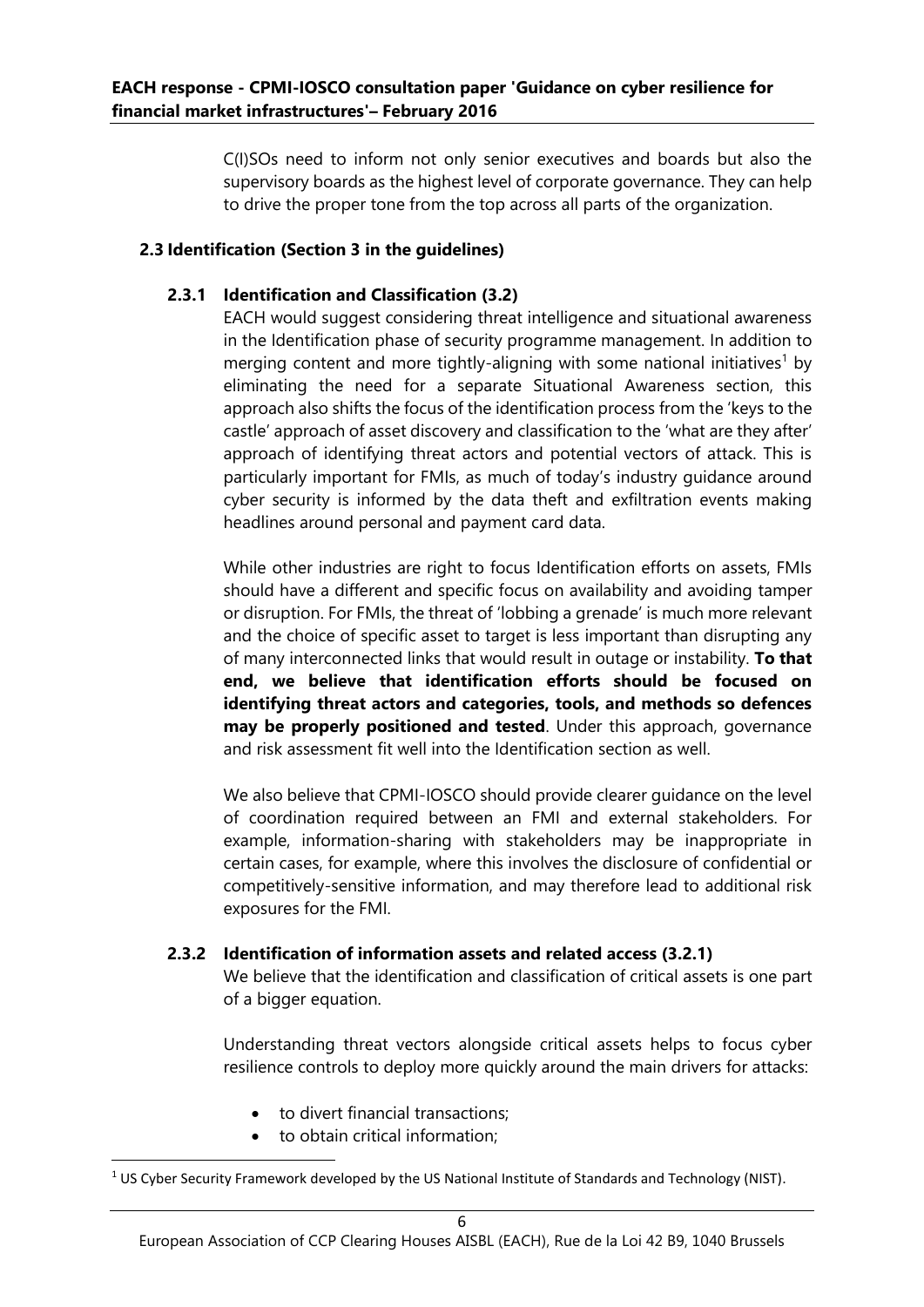• to disrupt operations;

As adversaries operate on an international level, the interconnectedness of critical assets has to be reflected when assessing the value of information of an organization. This needs to happen across national boundaries, organizational limits and industry boundaries. Consequently, identification of threats in order to generate cyber situational awareness has to be multi-national and leverage the extended value chain of a FMI.

Identification needs to happen in a much more real-time fashion, driven by change events opposed to just frequency based approaches. This should also introduce change triggers which indicting a worsened risk profile of assets identified. Besides, additional control processes are required to ensure completeness of assets and threat actors.

Because not every organization can afford to deploy cyber intelligence teams (who are supposed to research on new adversaries, threat actors and vectors), collaboration among industry peers should not only be encouraged during operation but also while identifying the relevance of assets. To this extend, interconnections have to cause bi-directional exchange of critical interfaces require special protection.

Finally, not all assets are equal. We suggest taking special pre-caution for crown-jewels, differentiating minimum controls along the identified and labeling-enforced assets identified.

# **2.3.3 Interconnections (3.3)**

Also, the exchange of information should be standardized to facilitate the speed if cyber threat exchange. Here we would see great value in CPMI-ISOCO to orchestrate standardization based on already established market standards such as STIX and TAXII (to pick two examples) but also across jurisdictions.

# **2.4 Protection (Section 4 in the guidelines)**

Different FMIs have different levels of maturity. Therefore, the level of ICT controls should be handled proportional to the previously discussed risk-balanced model. Different FMIs may have varying degrees of maturity, driven by different market size, market conditions and threat exposure (e.g. driven by their attractiveness the threat actors).

We would suggest to choose again a dual approach: minimum protection requirements for everyone (protecting the downside) with the ability to allow risk acceptance for certain (cyber) risk levels by respective boards, especially of smaller organizations. We appreciate the current set of controls suggested by CPMI-ISOCO, however, assuming FMIs collaborate with each other on a regular basis, ICT controls are a component but not the only element of a successful cyber resilience strategy.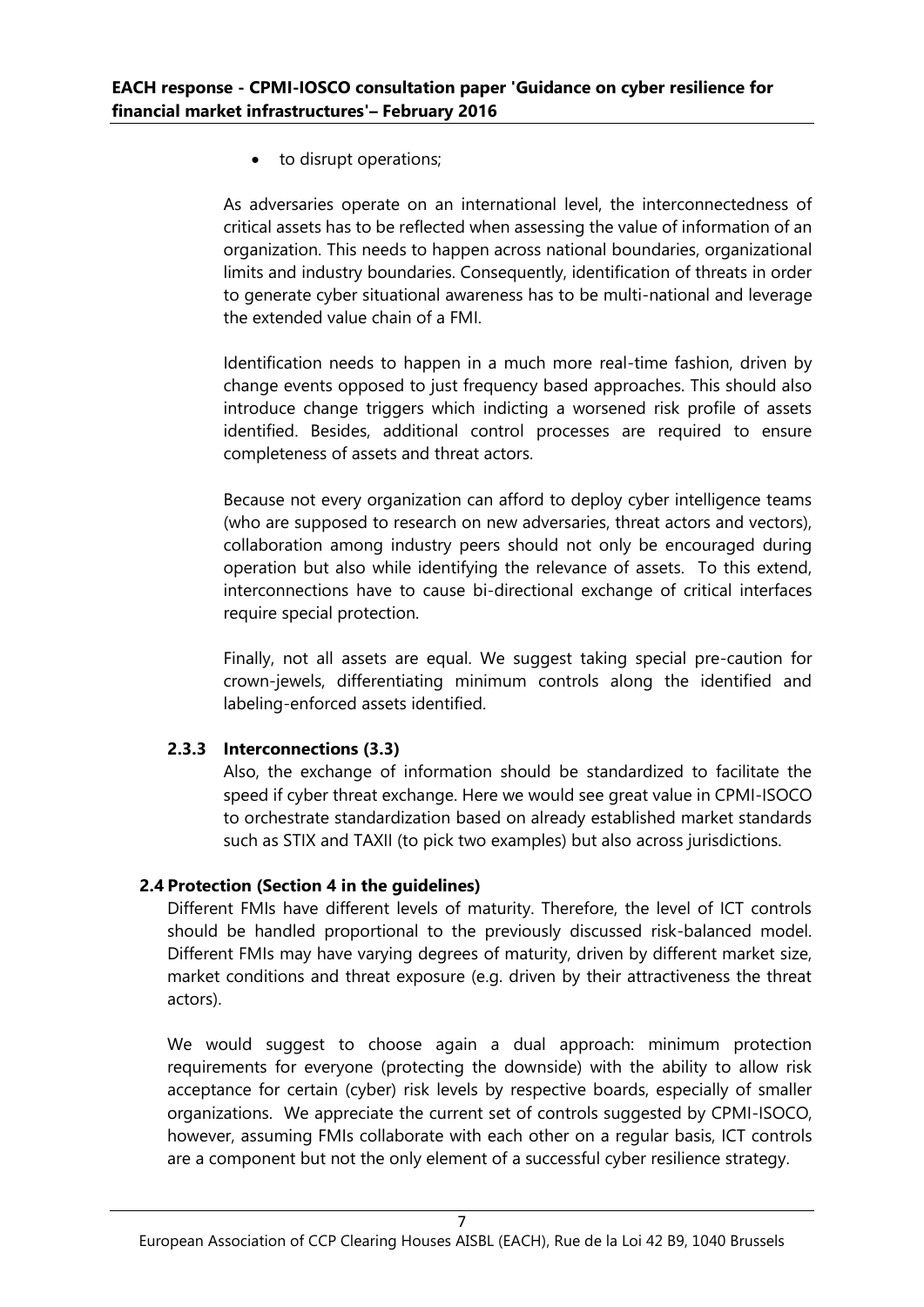# **2.4.1 Resilience by design (4.2.2)**

We recommend amending the suggested technical approach with state-of-theart cyber defence processes. Those should reflect the cyber kill chain and the related attack vectors. Essential resilience processes include (but are not limited to):

- Vulnerability Management;
- (Privileged) Access Governance;
- Cyber Analytics;
- Anomaly Detection;
- Application and Device hardening;
- Threat hunting;

# **2.4.2 Strong ICT controls (4.2.3)**

Strong ICT controls are without doubt an essential building block in creating an enterprise resilient against cyber threats. However, as important is the collaboration with other organisations around cyber situational awareness, threat defence (and counter attack).

In EACH's view, this recommendation wisely does not attempt to be prescriptive or comprehensive around ICT controls, but the specific examples cited will communicate priority and focus. **ICT controls should be risk based and should take into account best practices and standards, and to that end, highlighting four examples chosen could in our view be improved upon.** In particular, so far FMIs and regulatory examination has been focused on encryption, patch management, and system hardening.

Complementary to ICT controls are (non-exhaustive):

- Governance and Risk Management
- Human security controls (awareness, personal defence, etc.)
- Supplier security controls (enforcing security standards with suppliers and outsourcing relationships
- Physical security controls (incorporating facility related defences, travel security and safety)

We appreciate the currently planned requirement of minimum ICT controls which have to be enforced across the entire supply chain. It would be particularly valuable to provide guidance which controls should be provided by outsourcing/cloud providers as their control model often precludes introspection and client-driven approval processes (e.g. for sensitive data).

Furthermore, we see a need for special controls in the area of data protection, especially because national data privacy laws create a challenging environment with respect to location of critical data and controls requirements. It would be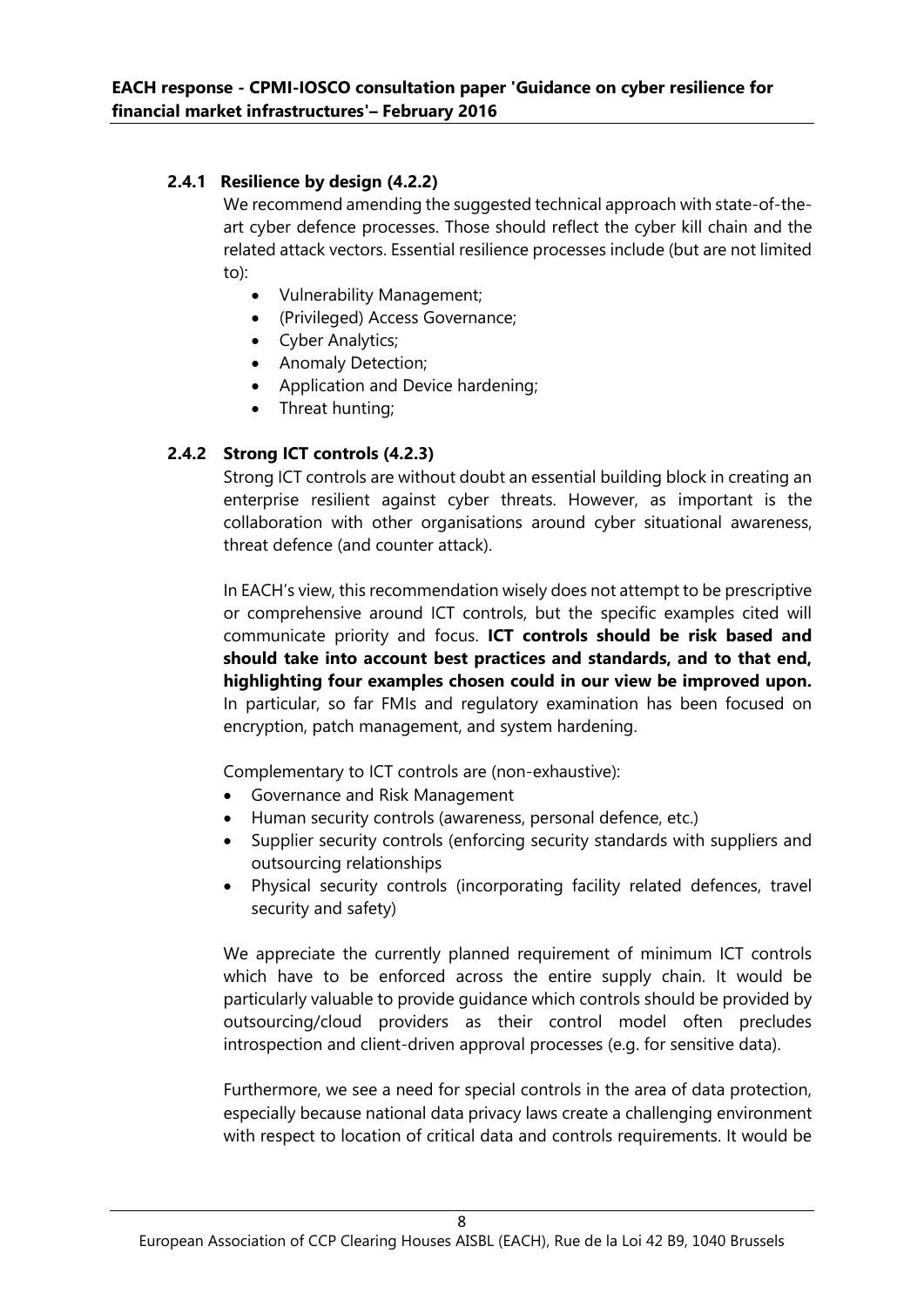desirable to work on international standards which types of confidential or personal information is suitable for outsourcing.

## **2.4.3 Interconnections (4.3.1)**

EACH agrees with the need for CCPs to implement protective measures to mitigate the risks arising from the entities within its ecosystem. We also believe that CCPs should indeed implement measures to mitigate effectively the risk arising from its connected entities.

We understand however that recommendation 4.3.1 operates under the premise that service providers have elevated, if not 'carte blanche', access to sensitive systems and thus tasks FMIs with the difficult task of ensuring provider security reaches the same level of control as the internal programme.

In order for the guidelines to ensure a robust cyber security regime for FMIs which can be realistically implemented, we would call for **these provisions to be applied with a certain degree of proportionality and that they focus on critical service providers** (e.g. provider of back-up facilities), rather than on all types of providers (e.g. office cleaning services), as it seems the case in the current draft guidelines which under paragraph 4.3.1(b) state that *'At a minimum, an FMI should ensure that its service providers meet the same high level of cyber resilience they would need to meet if their services were provided by the FMI itself. Cyber considerations should be integral part of the FMI's arrangements for managing vendors and vendor products in the areas of contracts, performance, relationships and risk. Contractual agreements between the FMI and its service providers should ensure that the FMI and relevant authorities are provided with or have full access to the information necessary to assess the cyber risk arising from the service provide.'*

In addition to the proportionality approach suggested above, we believe that **the approach to vendor and partner risk could be to either segment and minimise access outright and monitor the relatively small residual vectors of access closely or to allow vendors to make attestations and provide indemnification**. Focus should be on treating external connections similarly to Internet, terminating them outside the network perimeter, only allowing specific required and approved protocols and sources, and monitoring the resulting traffic with behavioural analytic tools.

# **2.4.4 Insider threats (4.4)**

Prevention against insider treats need to reflect a motivational model for insider threats. Insider threats frequently correlate with personally compromised individuals, e.g. disgruntled employees/service providers, blackmailed individuals, etc.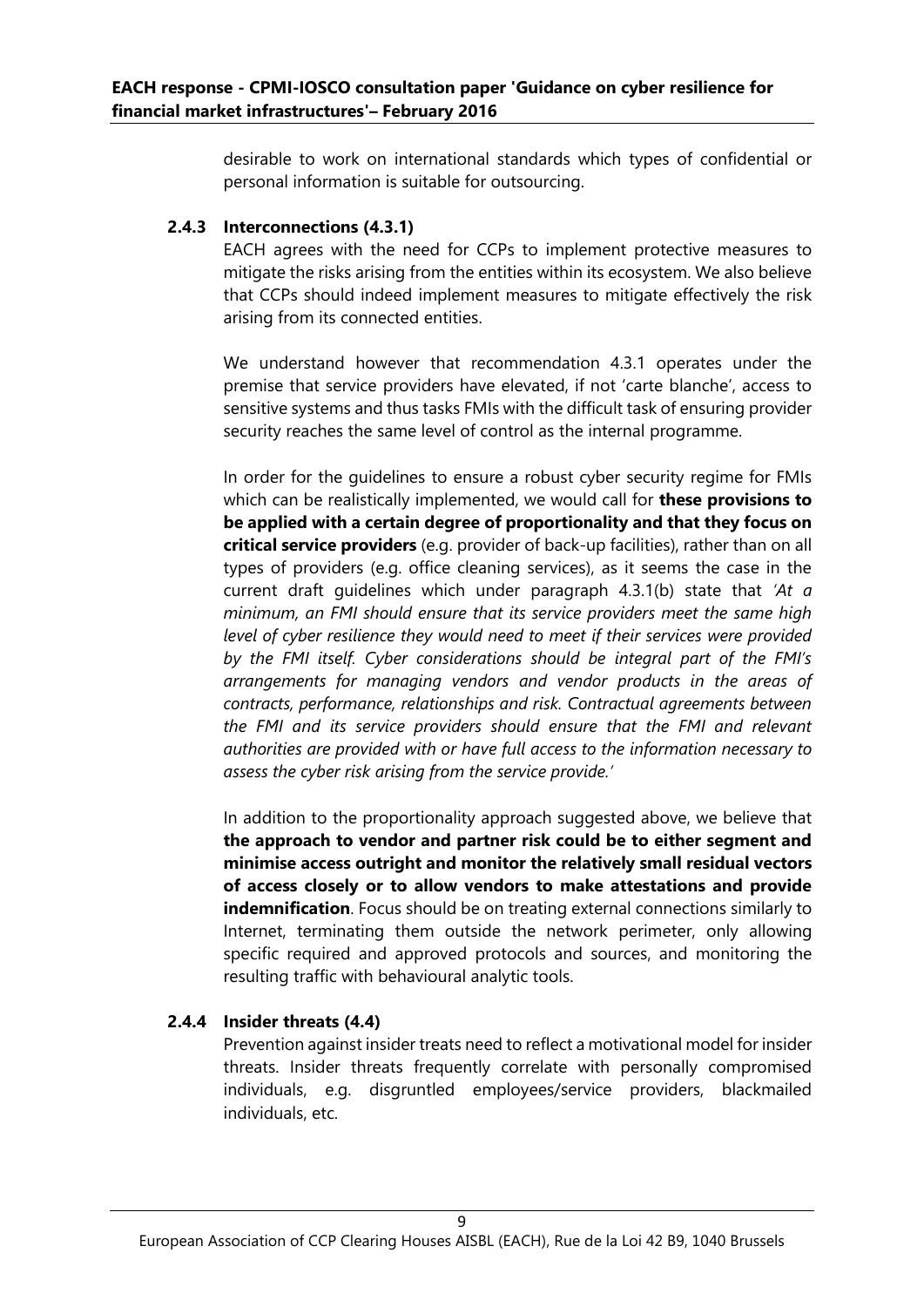As not all insider threats are solely related to employees, controls need to include background checks long before employment (for both HR and sourcing functions).

The suggested guidelines are necessary baseline controls. However, we believe they should be amended to extend beyond directly observable deviation from standard behaviours. Tracking for derailment situations assumes observable standard behaviour. Specifically, service providers with lower loyalty levels pose a much higher risk than employees.

Thus, different threat profiles of employed persons need to be reflected in adaptive control sets, recognizing loyalty levels, role (including threat potential), verifiable history, security rules compliance – and – behavioural changes.

# **2.4.5 Security analytics (4.4.1)**

EACH believes that analytics, particularly behavioural, are rightly emphasised. **We believe that this recommendation would be better served by focusing on behavioural monitoring, determining baseline activity patterns with regard to systems and data accessed and hours and alerting on deviation from those patterns.**

Different roles carry different threat potential (this is why privileged users require special monitoring). Risk-based, adaptive cyber analytics help to focus and speed up analytics. Besides, data privacy requirements may restrict / alter the analytics processes (some legislation require worker's council involvement).

#### **2.4.6 Changes in employment status (4.4.2)**

This section should also include service providers and temp workers.

# **2.4.7 Access control (4.4.3)**

We fully support the controls outlined to combat insider threats, we suggest amending them towards risk/attribute based authentication, reflecting out-ofcountry or out-of-context (e.g. off-hour) access which often indicate behavior changes.

# **2.5 Detection (Section 5 in the guidelines)**

#### **2.5.1 Detecting an attack (5.2)**

Proper detection of an attack needs FMIs to understand the cyber security kill chain. Besides motivation of an attacker (group) it is critical to understand the typical attack vectors, indicators for attack pre-cursors (not only indicators of compromise) and long-term attack indicators.

Preparedness (cyber resilience) rules need to be triggered when pre-cursors are being detected as actual attack vectors might only occur when defences have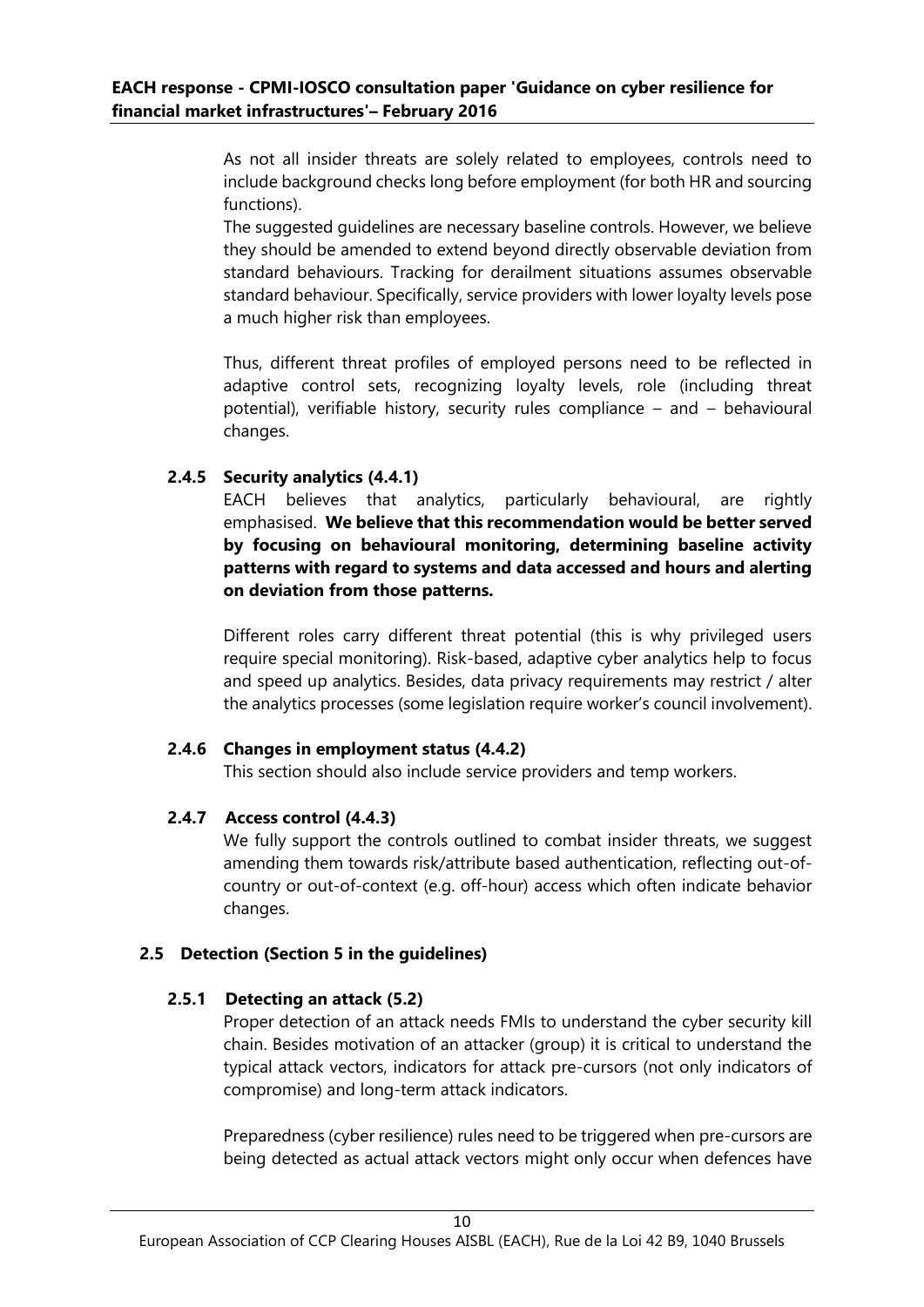already been breached. We suggest amending the model to include an early warning system.

# **2.5.2 Networked detection (not in paper)**

Additionally, detection should programmatically include pro-active networking with peers and ecosystem partners. Selected managed security services could improve lead time to an attack and therefore improve the effectiveness of a FMI's response.

# **2.6 Response and Recovery (Section 6 in the guidelines)**

# **2.6.1 Incident response, resumption, and recovery (6.2)**

EACH believes that the general premise of operational impairment and recovery are well-addressed in existing guidance and regulation where recovery time objectives are appropriately and adequately considered.

While EACH members understand the need for CCPs to resume critical operations as soon as possible in order to complete settlement by end of the day, EACH believes that the two-hours timeframe indicated in the guidance and included in the Principles for Financial Market Infrastructures (PFMIs) would be too short in certain circumstances. The scenarios that this document extends consideration to are analogous to acts of terrorism and events that add a malicious human element, making it near impossible to quantify recovery objectives.

The proposed two-hours timeframe could potentially lead to additional problems and not leave enough time for CCPs to analyse in detail the situation and implement adequate solutions, especially if the integrity of the system has been compromised. In addition, not all parts of the business chain of an FMI might be equally critical (and vulnerable). Therefore, recovery targets require a proportional factor, representing the market stability expectations. Consequently, areas of lower criticality could afford lower resilience targets.

**As an alternative, we would suggest that the guidelines propose a goal oriented that is tied both to operational capability and integrity timeframe depending the type of attack**. While some attacks may indeed allow the CCP to recover its critical operations within two hours, others, such as the integrity attacks referred to above would generally require a longer recovery time. For the latter types of attacks, a qualitative rather than a quantitative measure of recovery could be proposed. In such circumstances, we suggest that the Guidance should focus on the goal of ensuring that the systems are restored in a manner which preserves their integrity, confidentiality and availability. Therefore whilst FMIs should use a best efforts basis to meet the two hours deadline, they should be given the flexibility to exceed two hours where necessary to preserve the integrity of the system, confidentiality and availability.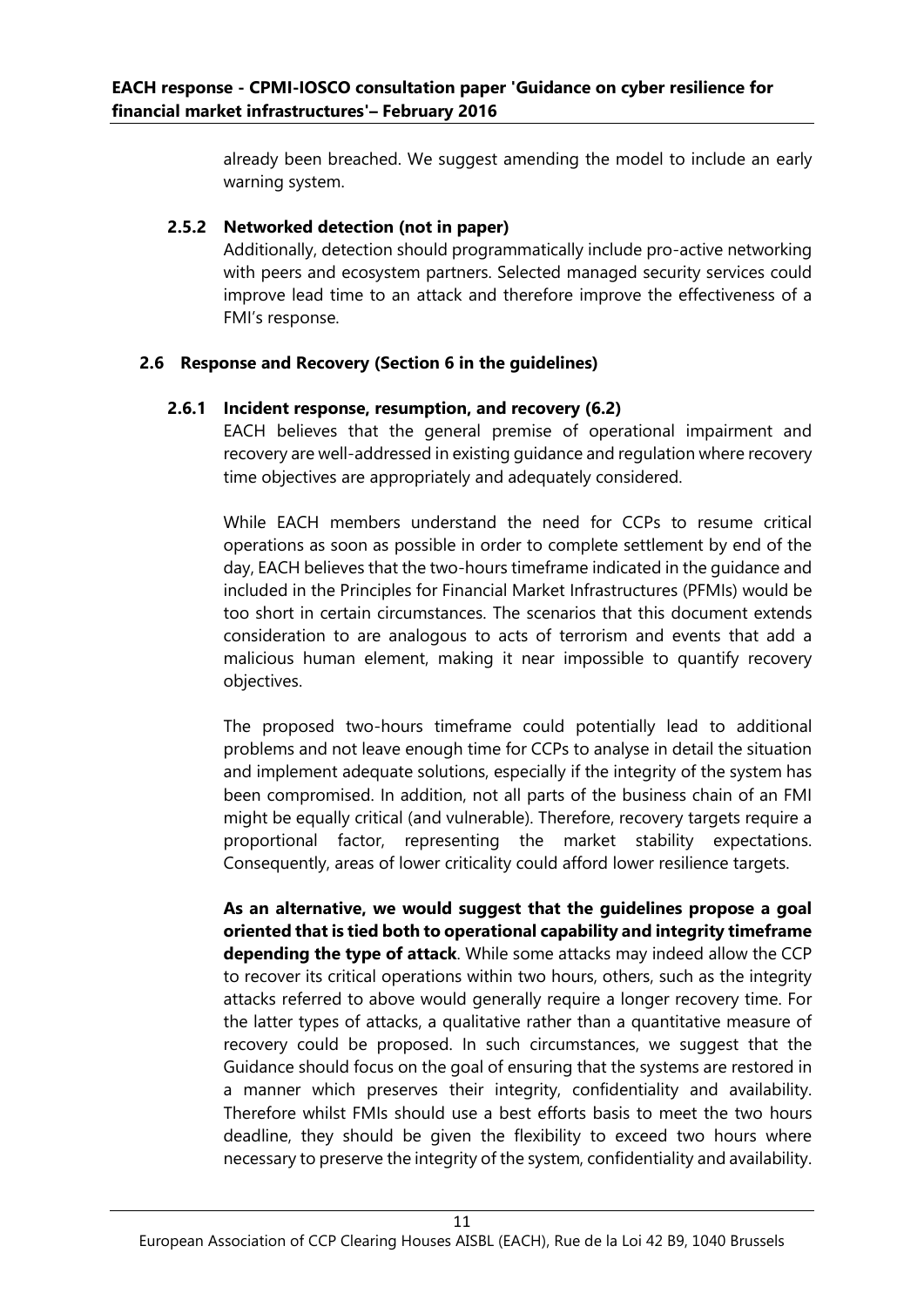The remaining emphases on incident response planning, contingency planning, and addition preparation are in our view appropriate and adequately comprehensive.

#### **2.6.2 Design and business integration (6.3.1.)**

We are in agreement with the suggested requirements. However, technically different backup systems are commercially not necessarily viable and should not be a requirement.

#### **2.6.3 Data Integrity (6.3.2)**

EACH members consider that different businesses falling under CPMI-IOSCO guidance will have different realistic applications of integrity checking and reestablishment. For some businesses and scenarios, recording participant intent and replaying it will be appropriate. For many others, however, the only tenable path is to establish a point of reliability loss, invalidate transactions submitted after that point, and return to a previous checkpoint to resume processing. Therefore we believe that a certain degree of **flexibility needs to be afforded to FMIs to determine what is appropriate not only for their business but for the specific scenario and impacts they are processing.**

Further, in many cases participants in FMIs are the only entities properly positioned to conduct reconciliation activity, and in many circumstances this is a real and regular part of daily processing to safeguard against non-cyber operational error. **Tasking FMIs themselves with 'independent reconciliation' is in our view prescriptive and dangerous.** Allowing participants to drive and inform reconciliation requirements directly is selfpolicing and successful already.

# **2.6.4 Interconnections (6.4)**

In addition to the suggested and acceptable ecosystem requirements, international and inter-connected stress tests for an FMI ecosystem need to test the resilience and preparedness of an FMI and key market participants on a regular basis.

A joint situational awareness within the FMI's ecosystem could complement local FMI controls. This also applies to the Testing section (7)

## **2.7 Testing (Section 7 in the guidelines)**

#### **2.7.1 Comprehensive testing programme (7.2)**

We largely agree with the components of the suggested testing programme components.